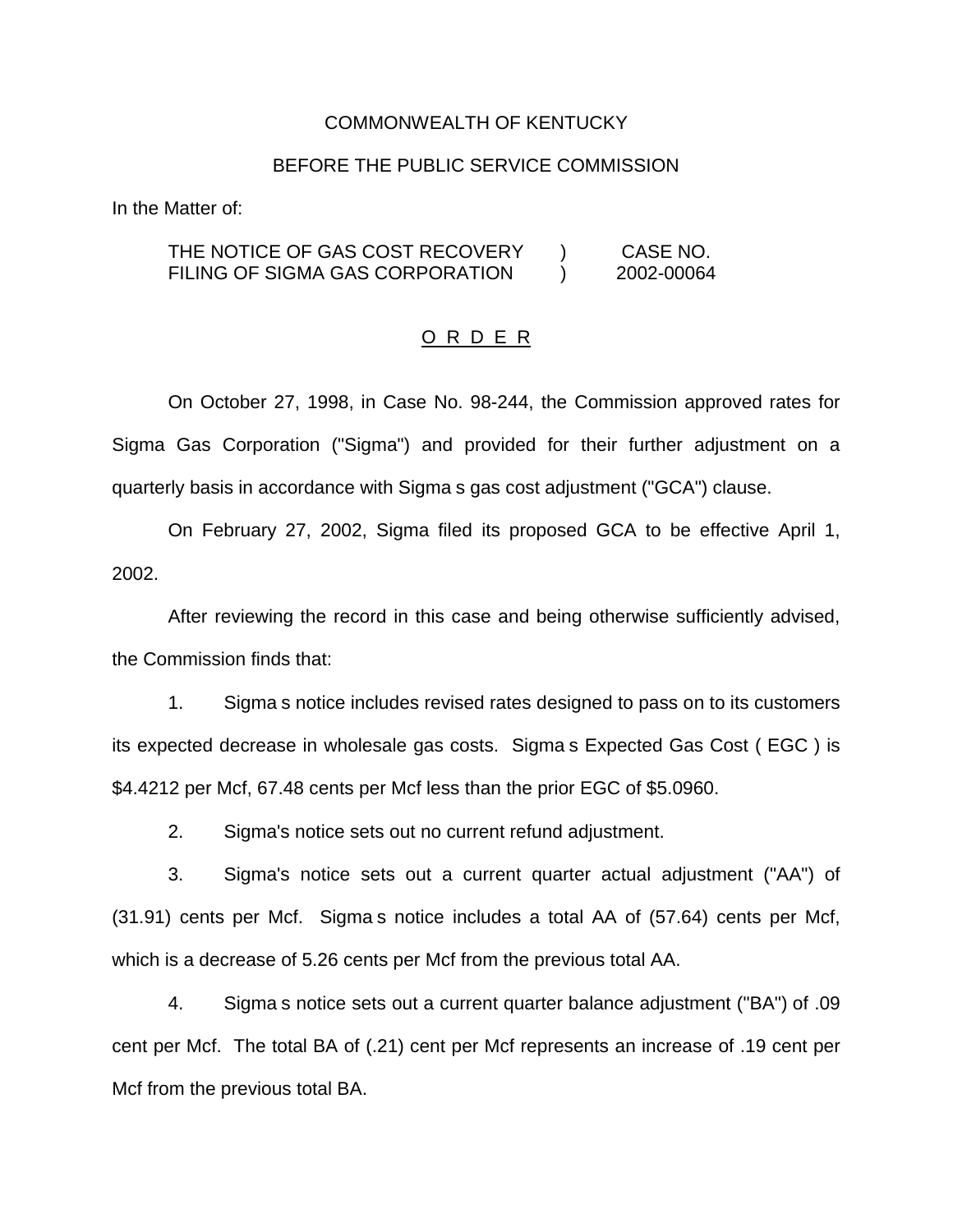5. Sigma's gas cost recovery rate is \$3.8427 per Mcf, which is 72.55 cents less than the previous rate of \$4.5682 per Mcf.

6. The rates in the Appendix to this Order are fair, just, and reasonable, in the public interest, and should be approved for bills rendered by Sigma on and after April 1, 2002.

IT IS THEREFORE ORDERED that:

1. The rates in the Appendix, attached hereto and incorporated herein, are approved for bills rendered on and after April 1, 2002.

2. Within 20 days of the date of this Order, Sigma shall file with this Commission its revised tariffs setting out the rates approved herein.

Done at Frankfort, Kentucky, this 26<sup>th</sup> day of March, 2002.

By the Commission

ATTEST:

Einig  $\longrightarrow \widetilde{\mathbb{C}}$